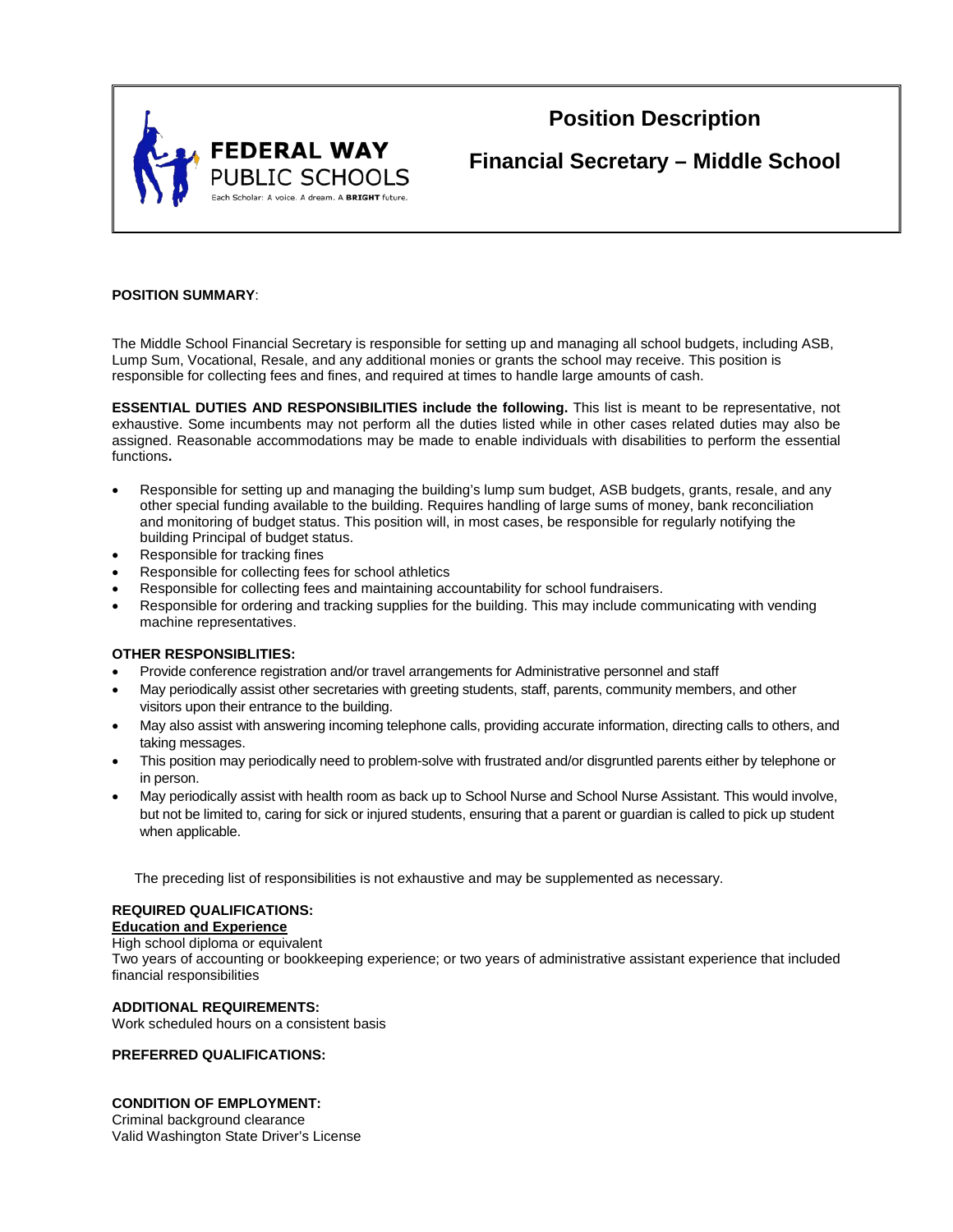#### **KNOWLEDGE OF:**

School board policies and procedures Microsoft Word and Excel Database Management The District's Integrated Accounting System The District's Student Information System

## **ABILITY TO:**

Organize and perform job responsibilities efficiently and independently without close supervision and able to pay strict attention to detail

Speak, read and follow written or verbal communications

Practice effective safety and security within individual work routines

Develop and maintain positive customer relations with staff, students, parents, and service providers

Work collaboratively with District staff and promote teamwork with co-workers

Practice ethical and professional standards of conduct including the requirements of confidentiality

Relate effectively with parents, staff, students and the public in a multicultural and multiracial community

Gain proficiency with the District's Integrated Accounting System

Gain proficiency with the District's Student Information System

Gain proficiency with Microsoft Word and Microsoft Excel

Organize and perform job responsibilities efficiently and independently without close supervision and able to pay strict attention to detail

Demonstrate proficiency using an e-mail system and willingness and ability to reach a high level of proficiency with the District's current e-mail system

Operate a variety of modern office equipment including microcomputers and related software Exhibit proper telephone etiquette

Remain flexible; able to cope with frequent interruptions as part of a daily routine, to multi-task and shift priorities to meet required deadlines

Cope with and assist angry or distraught students, parents, and other community members

Abide by Federal Way Public Schools' Policies and Procedures

Perform job responsibilities with or without reasonable accommodations

#### **REQUIRED KNOWLEDGE, SKILLS AND ABILITIES RELATED TO CULTURAL COMPETENCE AND EQUITY:**

Knowledge/awareness of own cultural identity and how this influences behavior, and desire to learn about the cultural identity of others.

Ability to establish and nurture an environment that promotes cultural competence and equitable treatment of staff, students, and patrons of the District.

Ability to understand and hold self and others accountable for promoting the Federal Way Public Schools' commitment to "Each Scholar: A Voice. A Dream. A Bright Future."

Ability to recognize that each person is a unique individual even as we celebrate their group cultural heritage.

**PHYSICAL DEMANDS:** The physical demands described here are representative of those that must be met by an employee to successfully perform the essential functions of this job. Reasonable accommodations may be made to enable individuals with disabilities to perform the essential functions.

While performing the duties of this job, the employee will regularly stand and walk, bend neck and back, use hands for repetitive grasping and pushing/pulling. The employee may occasionally be required to squat, kneel, and use hands for fine manipulation. The employee will constantly be required to sit for extended periods of time and use a computer screen and keyboard, and occasionally be required to climb stairs/ladder, lift and reach overhead, crawl, and lift/carry. The employee must constantly lift/carry up to 5 pounds and must frequently lift /carry up to 10 pounds. The employee will occasionally lift/carry a maximum of 20 lbs. The employee is occasionally required to push/pull a maximum weight of 100 pounds.

**WORK ENVIRONMENT:** The work environment characteristics described here are representative of those an employee encounters while performing the essential functions of this job. Reasonable accommodations may be made to enable individuals with disabilities to perform the essential functions.

While performing the duties of this job, the employee regularly works in indoor conditions and regularly works near video display. The noise level in the work environment is usually moderate. The position constantly deals with frequent interruptions, demanding deadlines, and occasionally deals with angry and distraught employees, students and community members.

#### **WORK SCHEDULE**

This position typically works 8 hours per day, Monday through Friday, 260 days per year.

#### **REPORTING RELATIONSHIP**